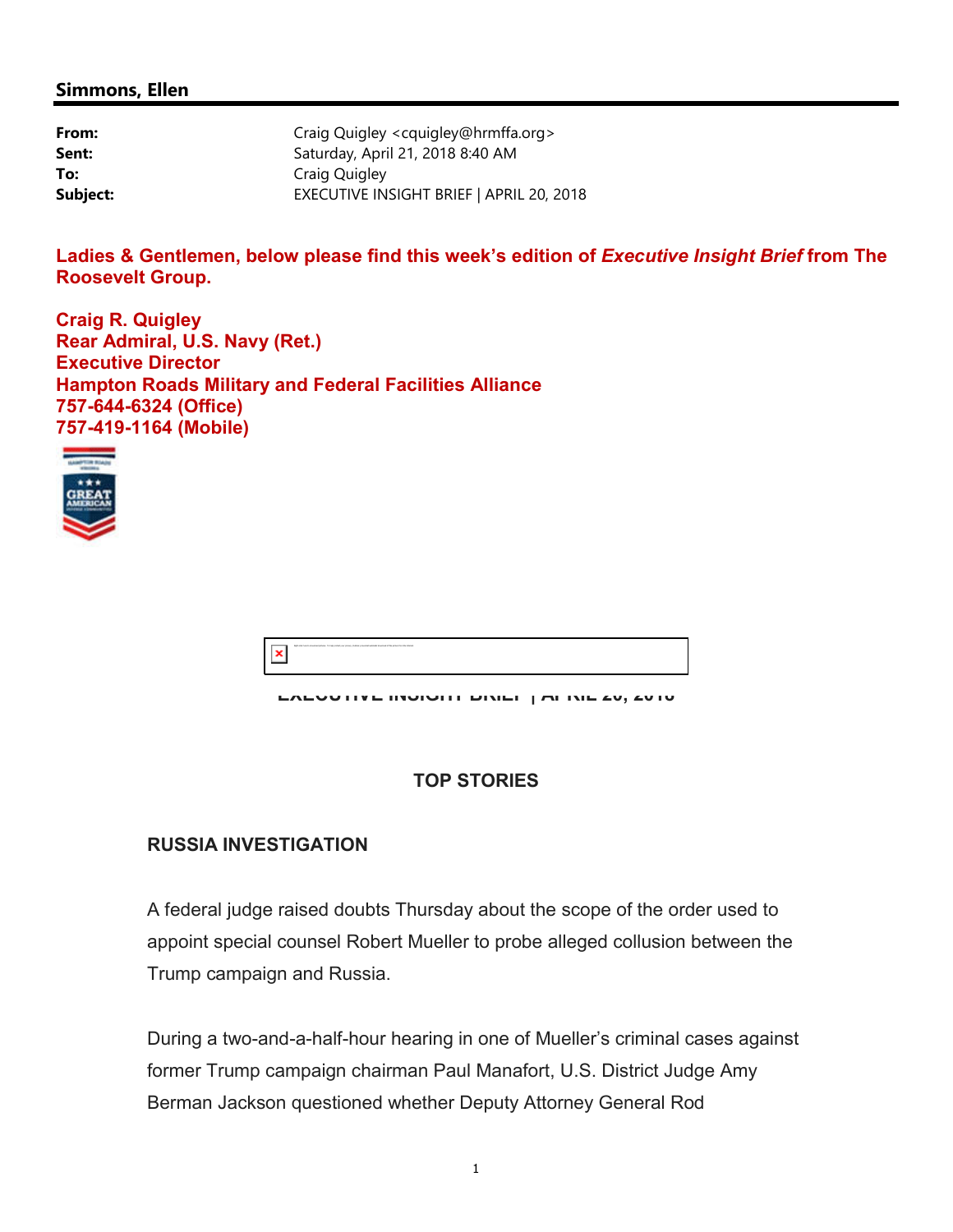Rosenstein's directive appointing Mueller granted him more authority than Justice Department regulations appear to permit. Read More.

Amid the mounting turmoil, New York mayor Rudolph W. Giuliani and two other former federal prosecutors joined President Trump's legal team Thursday. Read More.

Meanwhile, National Security Advisor Michael Bolton met with the Russian Ambassador at the White House on Thursday, the first time since the two have taken on their new roles. Read More.

## **THE FUTURE ARMED FORCES**

There are now 15 cities the Army will choose from to host its new modernization command, the service told Congress, where lawmakers are lobbying to attract. Read More.

The U.S. Air Force has selected Lockheed Martin to design and prototype a new hypersonic missile, as part of a broad Pentagon push to kickstart America's hypersonic arsenal. Read More.

The Pentagon's research chief is deep in discussions about the newly announced Joint Artificial Intelligence Center, or JAIC. Job one for the center will be delivering solutions for services' specific problems. Read More.

### **THE SYRIA CONFLICT CONTINUES…**

There's probably going to be more chemical weapons attacks by the Syrian regime**.** That's because the U.S. military doesn't think last week's strikes on Syria's chemical weapons program will stop the use of chemical weapons, the *New York Times* wrote Thursday, citing a "military intelligence report, put out less than three days after the attack." Read More.

2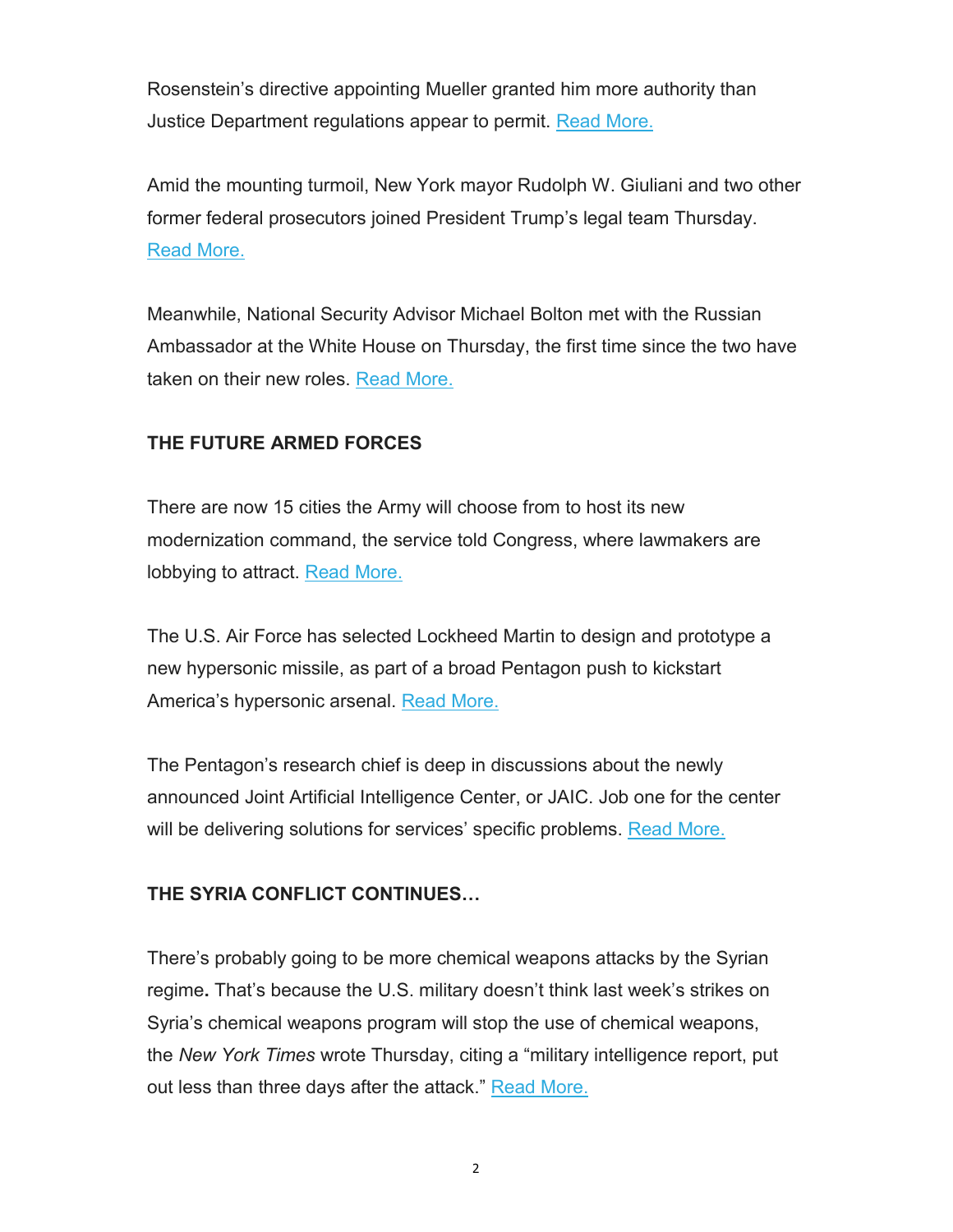Nobody was killed in the strike last week, either. More on that here.

## **CONGRESS**

Illinois Senator Tammy Duckworth has brought her baby to the floor of the U.S. Congress' upper chamber a day after it overturned a longstanding baby ban. Senator Duckworth is one of only 10 American women ever to give birth while holding elected office. Read More.

## **THE FBI FILES**

Federal prosecutors are examining whether they have sufficient evidence to open a criminal investigation into Andrew G. McCabe, the former FBI deputy director, his lawyer said on Thursday, after a Justice Department inspector general report repeatedly faulted him for misleading investigators. Read More.

On the same day, fifteen pages of former FBI Director James Comey's memos detailing his conversations with President Trump became public. Read them here.

## **WELLS FARGO FALLOUT**

Wells Fargo & Co. has settled claims with federal regulators related to its risk management, involving a fine of \$1 billion, people familiar with the matter said. The settlement with the Consumer Financial Protection Bureau and Office of the Comptroller of the Currency was announced Friday. Read More.

# **LOOK AHEAD**

On Tuesday, Secretary of the Air Force Heather Wilson will testify alongside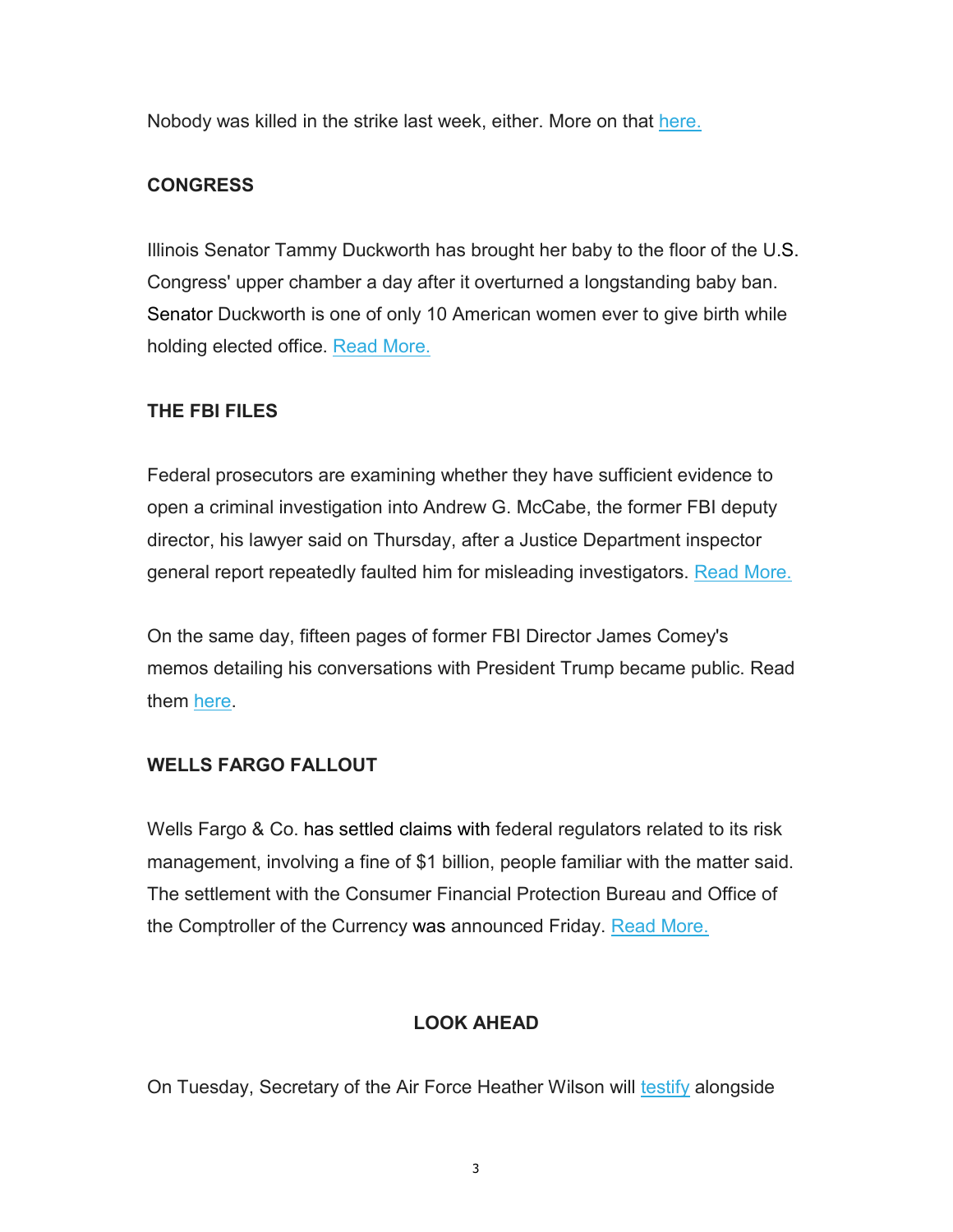USAF Chief of Staff General Goldfein on the posture of the U.S. Air Force.

On Thursday, the House Armed Services Committee will begin its markup of the FY19 National Defense Authorization Act.

On the same day, the Senate Armed Services Committee will hear testimony from Secretary Mattis, Comptroller David Norquist, and Chairman of the Joint Chiefs General Dunford on the military's budget posture.

Earth Day is April 22<sup>nd</sup>! Celebrate by visiting the Botanical Gardens or spend some time on any of our local waterways. Check out all the events going on in Washington this weekend, here.

Have a great weekend!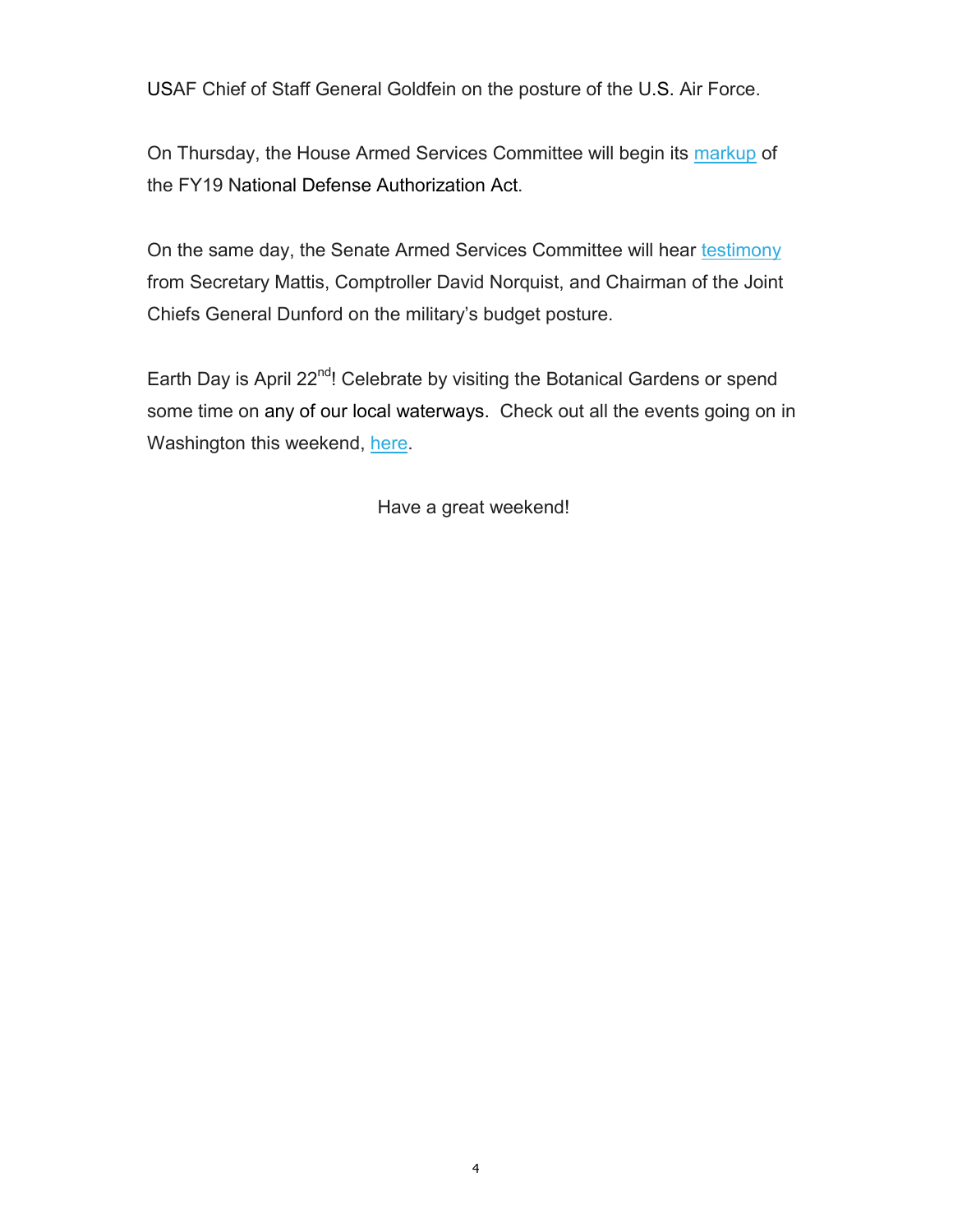

**FOR IMMEDIATE RELEASE Media Contact:** Thomas Tingle April 24, 2018 (757) 220‐0220; ttgingle@GuernseyTingle.com

#### **Greater Williamsburg Partnership and Launchpad to Hire Executive Director**

The Board of Directors (BOD) for both the Greater Williamsburg Partnership (GWP) and the Launchpad Greater Williamsburg Business Incubator (Launchpad) are pleased to announce that the two organizations have voted to combine existing resources and hire one full‐time executive director to manage both organizations. The new position will provide leadership and guidance to both organizations. A job description will be available on the GWP website next week.

Currently, GWP employs a part‐time executive director and Launchpad employs a contracted executive director. GWP and Launchpad share office space at 4345 New Town Avenue, Suite 200 and the organizations also share a part-time administrative assistant.

In the last year, both GWP and Launchpad have experienced tremendous growth. Each organization has multiple partners and sponsors. Partners of GWP not only provide financial support, but also advise the GWP BOD on current economic development issues and opportunities. Currently, Launchpad has 15 clients.

"We are pleased to be able to align efforts between GWP and Launchpad to create continued synergy at the regional level," said Thomas Tingle, GWP BOD Chair.

Both GWP and Launchpad are governed by BODs with volunteer and administrative representatives from the City of Williamsburg and the Counties of James City and York as well as the College of William & Mary.

GWP was incorporated in June 2016 and is a 501(c)(6) organization. GWP promotes economic and industrial development in the participating jurisdictions of the City of Williamsburg and the Counties of James City and York and supports the regional business community. Launchpad became a limited liability company in Oct. 2016. The Economic Development Authorities of the City of Williamsburg and the Counties of James City and York began the process of combining marketing and entrepreneurial efforts in 2015.

For more information about GWP, please visit their website, Facebook page or email info@gwpva.com. For more information about Launchpad, please visit their website, Facebook page or call 757‐565‐4373.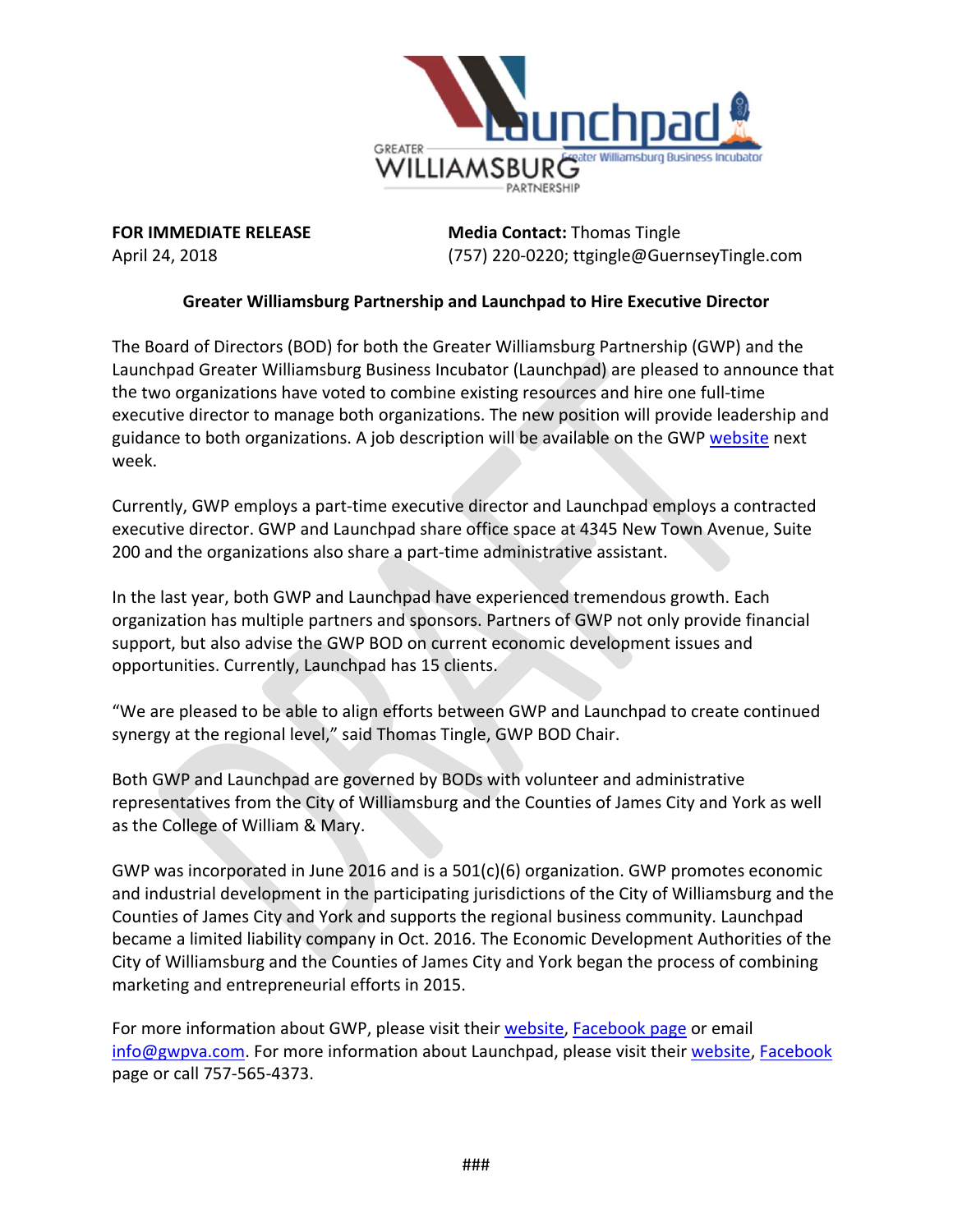

# **Hampton Roads Military and Federal Facilities Alliance Legislative Priorities for Fiscal Year 2019**

# *Defense Authorization and Appropriations Issues*

- **Military Aviation and Installation Assurance Siting Clearinghouse – Offshore Drilling**: The Military Aviation and Installation Assurance Siting Clearinghouse does not review applications for offshore drilling or wind permit processes. Instead, the Office of Under Secretary of Defense for Personnel and Readiness is responsible for evaluating the impact of these activities. HRMFFA is concerned that splitting the responsibility for different types of energy projects undermines the intent behind the creation of the Military Aviation and Installation Assurance Siting Clearinghouse to consider the comprehensive impact to military installations as well as operational, test and training ranges from energy projects and to ensure compatible development to preserve mission capabilities. We request your support for report language consolidating responsibility for offshore energy project development planning and mission compatibility processes to the Military Aviation and Installation Assurance Siting Clearinghouse.
- **Center for Global Challenges at William & Mary:** Providing students, particularly military personnel and their civilian counterparts, with a comprehensive program on whole of government education is an important step in addressing this broad national challenge. The National Security Strategy (NSS) released in December 2017 prioritizes a whole of government approach to dealing with our nation's top national security needs, and stresses the importance of training in inter-agency cooperation. We request your support for report language urging the Department of Defense to take advantage of these educational and training programs for DoD personnel, particularly mid-grade officers from all the services and DoD components. It is important for these officers to take advantage of opportunities to engage with students from other Departments and learn lessons about how whole of government efforts can enhance and meet our national security objectives.
- **Return to Regular Budget Order:** "Let me be clear: As hard as the last 16 years of war have been on our military, no enemy in the field has done as much to harm the readiness of the U.S. military than the combined impact of the Budget Control Act's defense spending caps, worsened by operating for 10 of the last 11 years under continuing resolutions of varied and unpredictable duration.", testimony of Secretary Mattis before the House Armed Services Committee, February 6, 2018.

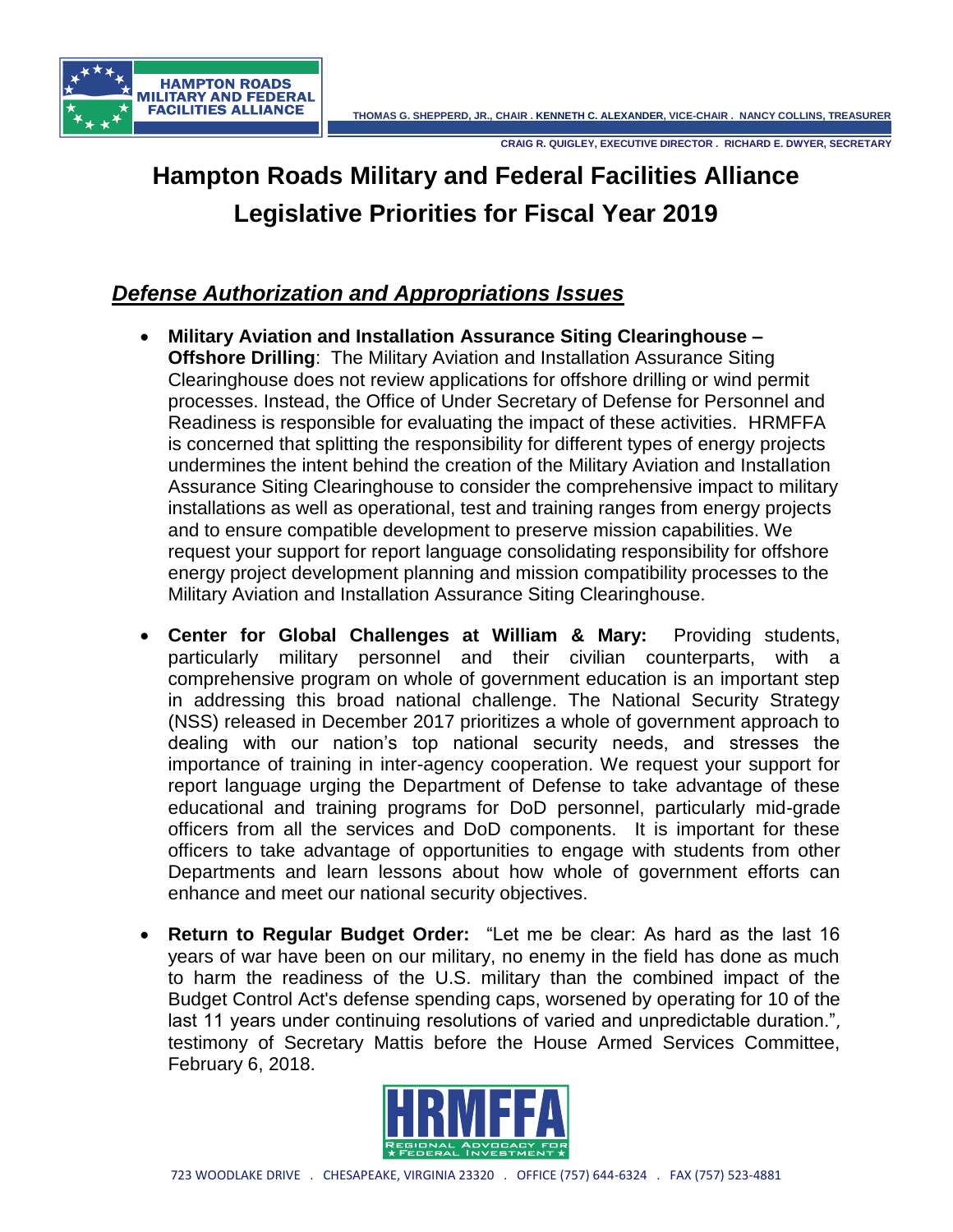Continuing resolutions have a negative impact on the readiness and training of our military forces. The cumulative harmful effects of starting the fiscal year under a CR for the last nine years in a row cannot be overstated. This practice needs to end. With Congress having adopted a two-year budget agreement, we urge you to ensure DoD and the military facilities in Hampton Roads do NOT start FY2019 under the crippling effects of another CR.

- **Military Construction**: Support the President's FY2019 budget request of \$57.8 Million for military installations in Hampton Roads. These projects include a ship maintenance facility at Norfolk Naval Shipyard (\$26.12M), an Air National Guard cyber operations facility at Joint Base Langley-Eustis (\$10.0M), two Defense Logistics Agency fuel facilities projects at Joint Base Langley-Eustis (\$12.7M) and weapons magazines at Dam Neck Annex (\$8.96M).
- **Optimization of Demolition Funding:** The Department of Defense has sought significant increases in Facilities, Sustainment, Restoration and Modernization (FSRM) funding specifically for demolition of facilities that do not meet operational requirements, and in some cases, hinder the readiness of the military across the globe. We urge your support for report language directing the Department of Defense to develop a process for prioritizing funding and identifying buildings and facilities for demolition to maximize operational impact.
- **Combat Adversary Air (ADAIR) for the F-22 at Joint Base Langley-Eustis:**  The Air Force is unable to generate enough Adversary Air (ADAIR) sorties to meet training and readiness requirements. Today's annual ADAIR sortie shortfall of 30,000 is expected to double to 60,000 by FY2030 without action to address. In March 2016, Air Combat Command tasked the Acquisition Management and Integration Center (AMIC) for a business case analysis of organic and outsourced alternatives: a contractor-owned, contractor-operated solution emerged as the best option. Installations with the greatest impact on readiness and pilot production are the focus of this contract effort. If feasible, the installation provides limited on-base operations and maintenance work space, ramp space, hangar space (on a non-interference basis) and fuel. The contractor provides aircraft, pilots, maintenance, support equipment and logistics support. We request your support for this program.
- **Public Shipyard Revitalization:** Language was included in the FY2018 NDAA and Defense Appropriations bills requesting a plan for revitalization and optimization of the Norfolk Naval Shipyard. We urge your support for the \$21 billion plan to bring public shipyards to a 21<sup>st</sup> century standard of performance and efficiency.
- **DoDEA Grants for National Math and Science Initiative (NMSI):** NMSI has been serving schools educating children of active-duty military personnel since 2010. They receive about a quarter of their funding through DoDEA grants.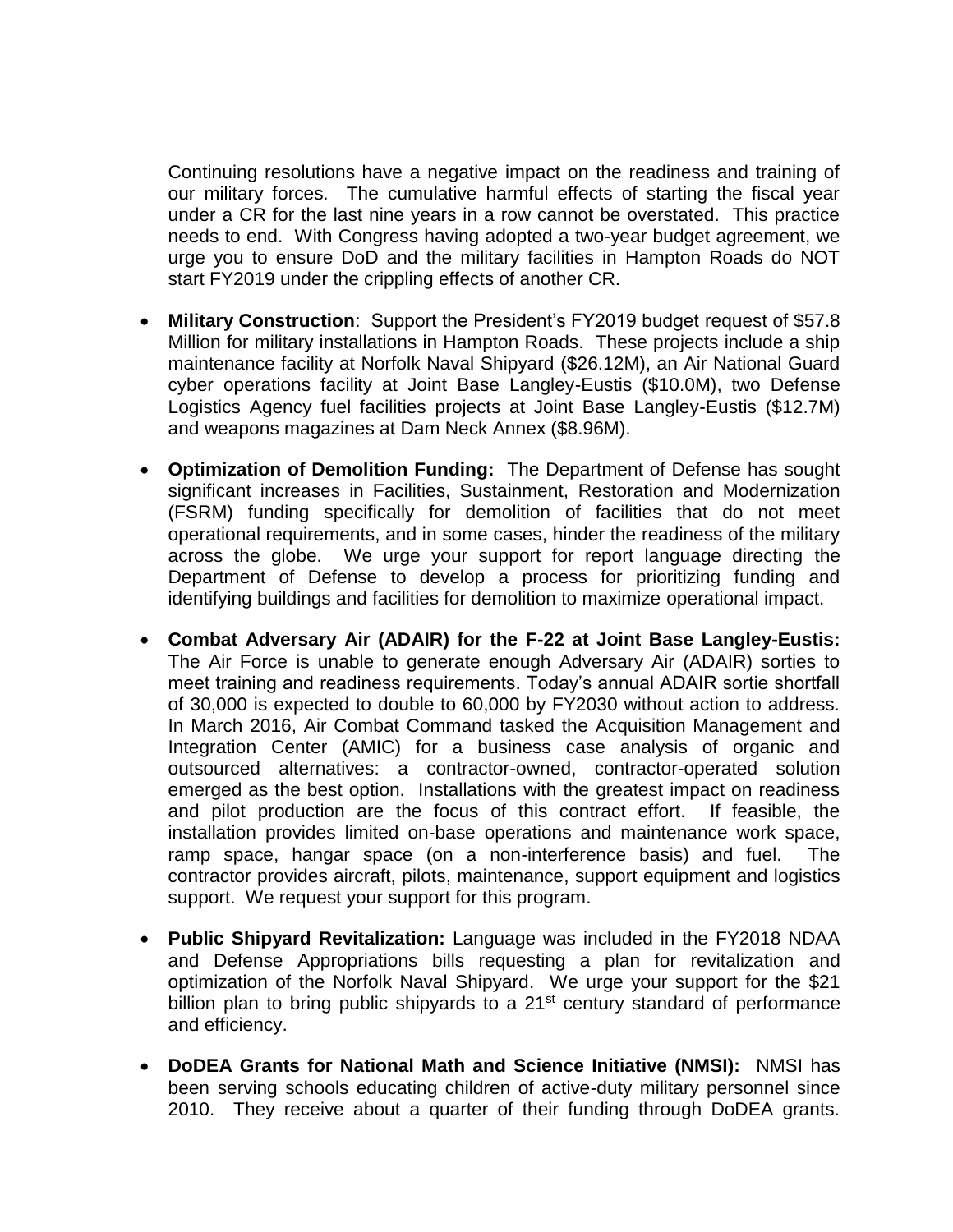NMSI is already serving numerous high schools in the Hampton Roads area and recently provided a \$4M grant to extend the program to all Virginia Beach high schools. They are currently working to expand the program to 100% coverage of all Hampton Roads public high schools serving military children, but continued DoDEA funding is needed to make that happen.

• **Homeporting Additional Ships in Hampton Roads and Critical Role of Ship Repair:** Over the last several years, through decommissioning and other means of attrition, Hampton Roads has lost approximately 20 non-nuclear surface ships that called Hampton Roads home. With all newly-commissioned fossil fueled ships being homeported elsewhere, the impact on the private-sector ship repair industry in Hampton Roads would be devastating in terms of atrophy to a vital economic and national security asset. This reduction of capacity would impact not only the Navy, but also no less than 260 Hampton Roads companies supporting and performing ship repair and construction. HRMFFA requests full CODEL support to promote replacement of displaced surface ships in Hampton Roads to avoid the loss of economic vitality in the region as well as to ensure the continued strength of this critical national security industrial capability.

# *Other Federal Government Authorization and Appropriations Issues*

- **NASA Research:** Support the President's proposed FY2019 budget for NASA Langley Research Center.
- **NASA Unmanned Systems Research:** The NASA Langley Research Center is a key research facility for integrating unmanned systems into the national airspace. HRMFFA seeks support from the delegation to secure language promoting NASA Langley as the lead NASA UAS research center.
- **Ion Collider Project at Jefferson Lab in Newport News:** The ion collider facility would bring an estimated \$1.0 billion in spending and 4,974 jobs to the Commonwealth during the seven to 10 years of construction. Of that, \$557 million in spending and 4,050 jobs would be in Hampton Roads. It will take another few years for the Department of Energy to determine if and where it will be built.
- **Construction of the VA South Hampton Roads Health Care Center:** Maintain momentum for timely construction of a VA health care center in South Hampton Roads. The lack of capacity at the Hampton VA Medical Center to meet the needs of the growing veteran population in Hampton Roads has had a negative impact on the quality and timeliness of care to veterans. This new facility will accelerate the scheduling of appointments and lessen the transportation burden for veterans in this area now forced to use the main hospital in Hampton.